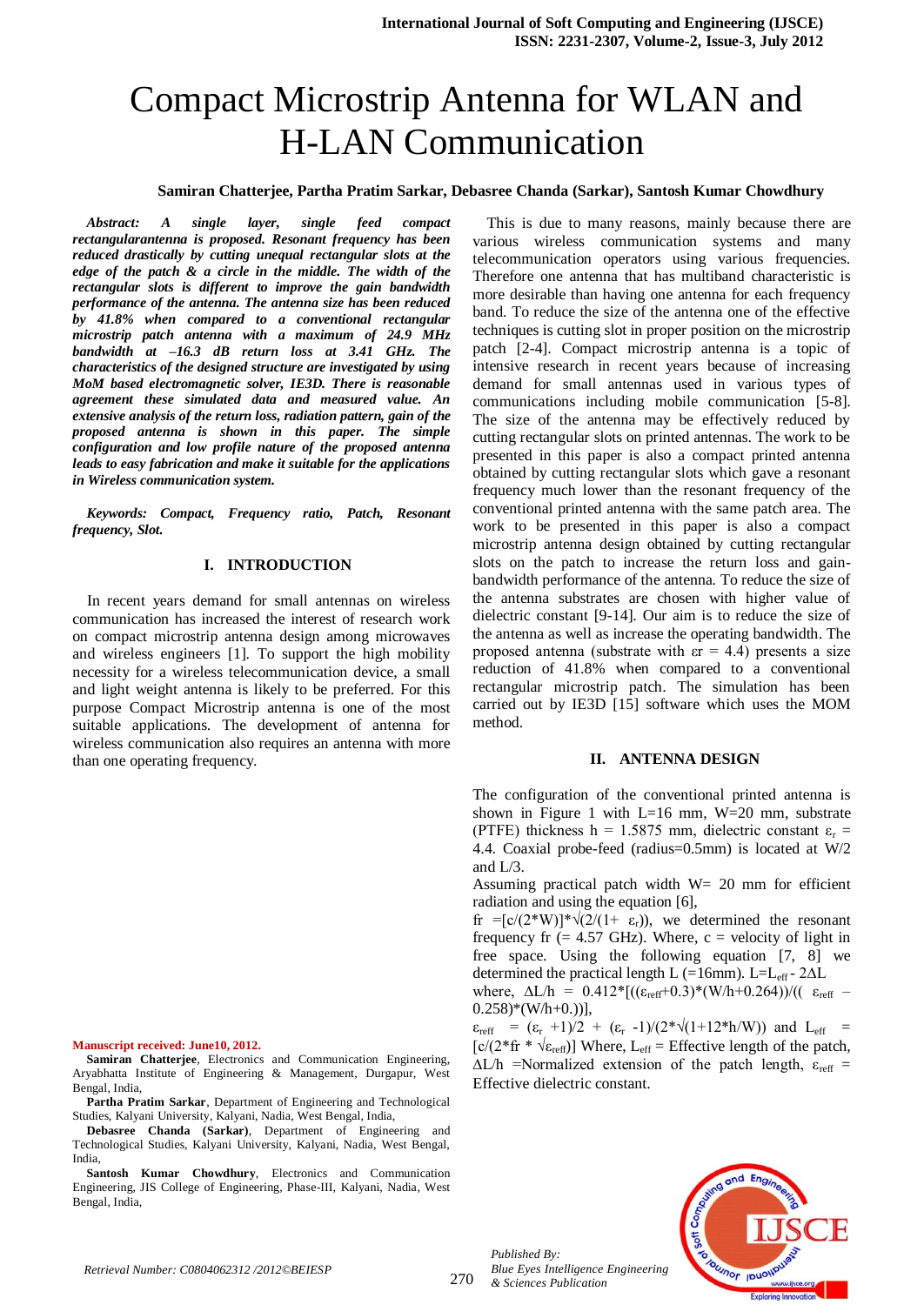

**Figure 1: Antenna 1 configuration**

Figure 2 shows the configuration of antenna 2 designed with similar PTFE substrate. Four unequal rectangular slots (L1, L2, L3, L4) and one circle whose dimensions and the location of coaxial probe-feed (radius=0.5 mm) are shown in the figure 2.



**Figure 2: Antenna 2 configuration**

# **III. RESULTS AND DISCUSSION**

Simulated (using IE3D [15] results of return loss in conventional and slotted antenna structures are shown in Figure 3-4. A significant improvement of frequency reduction is achieved in antenna 2 with respect to the conventional antenna1 structure.



**Figure 3: Antenna 1 Return Loss vs. Frequency (Conventional Antenna)**



**Figure 4: Antenna 2 Return Loss vs. Frequency (Slotted Antenna)**

In the conventional antenna return loss of about -17.212 dB is obtained at 4.170 GHz. Corresponding 10 dB bandwidth is 70.91 MHz.

Due to the presence of slots in antenna 2 resonant frequency operation is obtained with large values of frequency ratio. The resonant frequency is obtained at f1=3.412 GHz with return loss of about -16.30 dB. The second resonant frequency is obtained at  $f_2 = 7.87$  GHz with return losses -10.55 dB. Corresponding 10 dB bandwidth obtained for Antenna 2 at  $f_1$ ,  $f_2$  are 24.9 MHz, 19.12 MHz respectively.

# **IV. RADIATION PATTERN**

For the antenna 1 (Conventional Antenna) radiation patterns of E plane & H plane are shown in Figure 5-6. The simulated E plane radiation pattern of antenna 1 (Conventional Antenna) for 4.17 GHz is shown in figure 5.



*Published By:*

*& Sciences Publication*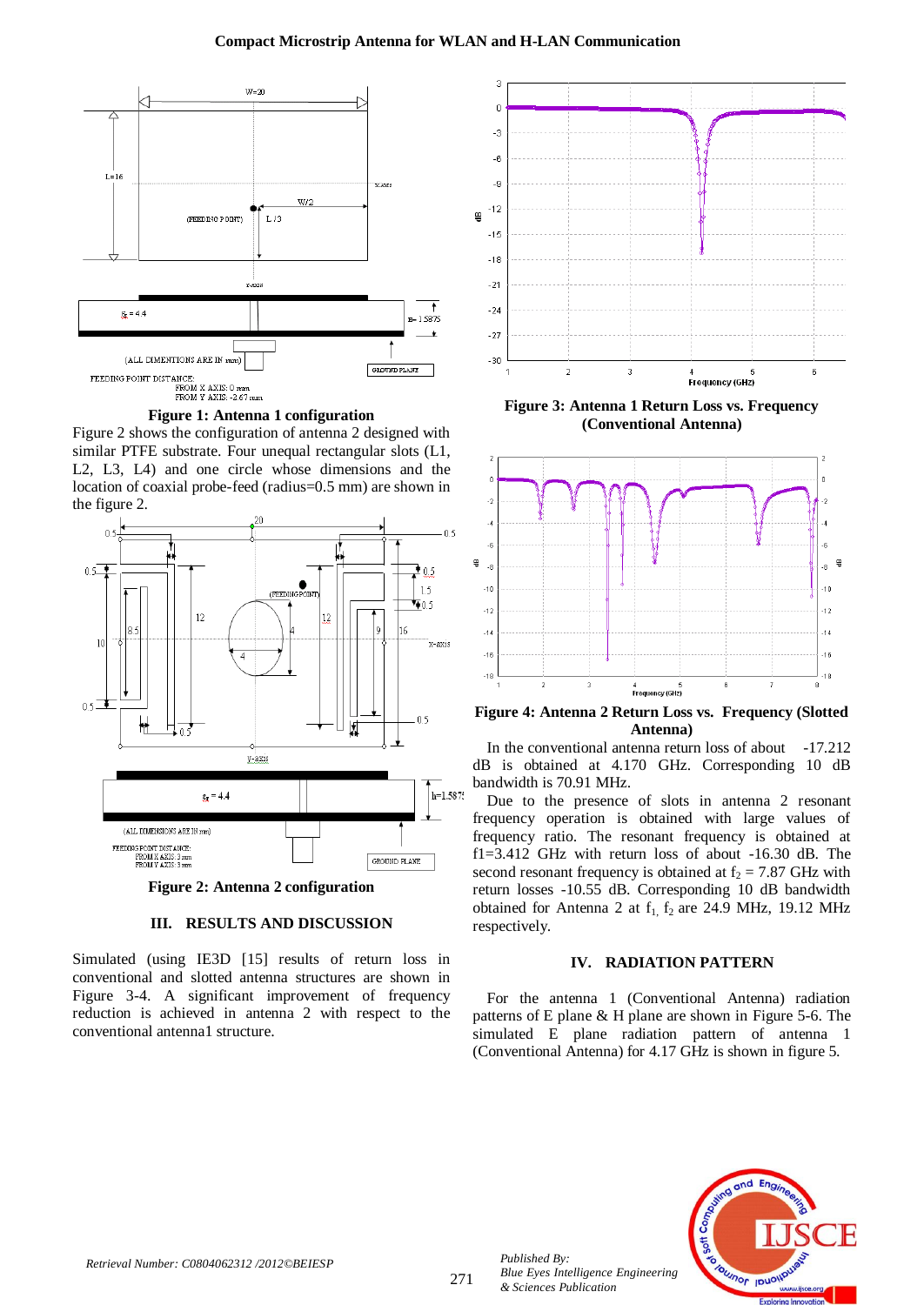

# **Figure5: E plane Radiation Pattern for Antenna 1 at 4.17 GHz**

The simulated H plane radiation pattern of antenna 1 (Conventional Antenna) for 4.17 GHz is shown in figure 6.



# **Figure 6: H plane Radiation Pattern for Antenna 1 at 4.17 GHz**

For the antenna 2 (Slotted Antenna) radiation patterns of E plane & H plane are shown in Figure 7-10. The simulated E plane radiation pattern of antenna 2 (Slotted Antenna) for 3.41 GHz is shown in figure 7.



**Figure 7: E plane Radiation Pattern for Antenna 2 at 3.41 GHz**

The simulated H plane radiation pattern of antenna 2 (Slotted Antenna) for 3.41 GHz is shown in figure 8.



**Figure 8: H plane Radiation Pattern for Antenna 2 at 3.41 GHz**

The simulated E plane radiation pattern of antenna 2 (Slotted Antenna) for 7.87 GHz is shown in figure 9.



# **Figure 9: E plane Radiation Pattern for Antenna 2 at 7.87 GHz**

The simulated H plane radiation pattern of antenna 2 (Slotted Antenna) for 7.87 GHz is shown in figure 10.



**Figure 10: H plane Radiation Pattern for Antenna 2 at 7.87 GHz**

*Published By: Blue Eyes Intelligence Engineering & Sciences Publication* 



*Retrieval Number: C0804062312 /2012©BEIESP*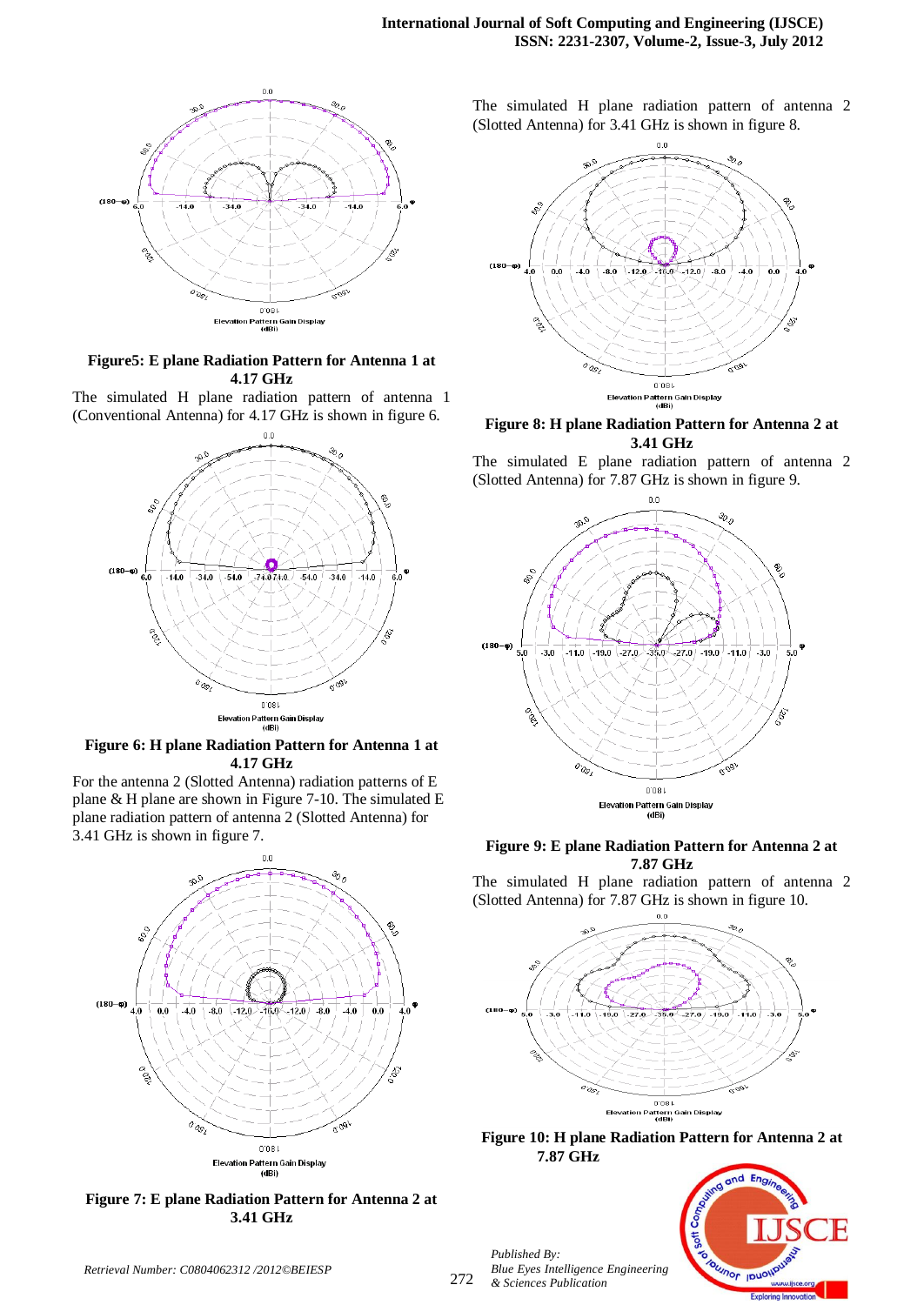All the simulated results are summarized in the following Table1 and Table2. **TABLE I:**

| <b>SIMULATED RESULTS FOR ANTENNA 1 AND 2</b> |                  |               |                  |  |  |  |
|----------------------------------------------|------------------|---------------|------------------|--|--|--|
| <b>ANTENNA</b>                               | <b>RESONANT</b>  | <b>RETURN</b> | DB<br>10         |  |  |  |
| <b>STRUCTURE</b>                             | <b>FREQUENCY</b> | <b>LOSS</b>   | <b>BANDWIDTH</b> |  |  |  |
|                                              | (GHZ)            | (DB)          | (MHZ)            |  |  |  |
|                                              | $f_1 = 4.17$     | $-17.212$     | 70.91            |  |  |  |
|                                              | $f_1 = 3.41$     | $-16.30$      | 24.90            |  |  |  |
|                                              | $f_2 = 7.87$     | $-10.55$      | 19.12            |  |  |  |

**TABLE II:**

**SIMULATED RESULTS FOR ANTENNA 1 AND 2**

| <b>ANTENNA</b> | <b>RESONANT</b> | <b>FREQUENCY</b>  | 3 DB             | <b>ABSOLUT</b> |
|----------------|-----------------|-------------------|------------------|----------------|
| <b>STRUCTU</b> | <b>FREQUENC</b> | <b>RATIO</b>      | <b>BEAM</b>      | E GAIN         |
| RE.            | Y(GHz)          |                   | <b>WIDTH</b>     | (DBI)          |
|                |                 |                   |                  |                |
|                | $f_1 = 4.17$    |                   | $170.92^{\circ}$ | 5.43           |
|                | $f_1 = 3.41$    |                   | $170.52^0$       | 3.29           |
|                | $f_2 = 7.87$    | $f_2/f_1 = 2.308$ | $101.33^{0}$     | 0.71           |

# **V. EXPERIMENTAL RESULTS AND DISCUSSION**

The prototype of the antenna 2 (proposed antenna) was fabricated and tested, which are depicted in Fig.s 11-12 the measurements were carried out using Vector Network Analyzer (VNA) Agilent N5 230A.



**Figure 11: Measured return loss for proposed antenna.**



**Figure 12: Comparison between simulated & measured return loss for proposed antenna.**

The comparisons of the measured return loss with the simulated ones for conventional antenna are shown in Fig.13. Discrepancy between the measured and simulated results is due to the effect of improper soldering of SMA connector or fabrication tolerance.



**Figure 13: Comparison between simulated & measured return loss for conventional antenna.**

## **VI. CONCLUSION**

Theoretical investigations of a single layer single feed micro strip printed antennas have been carried out using Method of Moment based software IE3D. Introducing slots at the edge of the patch size reduction of about 41.8% has been achieved. The 3dB beam-width of the radiation pattern 170.52° which is sufficiently broad beam for the applications for which it is intended.

The resonant frequency antenna presented in the paper for a particular location of feed point (3mm, 3mm considering the centre as the origin) was quite large as is evident from table1. Alteration of the location of the feed point results in narrower 10dB bandwidth and less sharp resonances.

## **ACKNOWLEDGEMENT**

We acknowledge gratefully the financial support for this work provided by AICTE (India) in the form of a project entitled "DEVELOPMENT OF COMPACT, BROADBAND AND EFFICIENT PATCH ANTENNAS FOR MOBILE COMMUNICATION".

## **REFERENCES**

 $\mathbf{I}$ 

- 1. I. Sarkar, P. P. Sarkar, S. K. Chowdhury A new compact printed antenna for mobile communication. 2009 Loughborough Antennas & Propagation Conference 16-17 Nov. 2009, Loughborough, UK.
- 2. J.-W. Wu, H.-M. Hsiao, J.-H. Lu and S.-H. Chang, "Dual broadband design of rectangular slot antenna for 2.4 and 5 GHz wireless communication", IEE Electron. Lett. Vol. 40 No. 23,11th November 2004.
- 3. Samiran Chatterjee, Joydeep Paul, Kalyanbrata Ghosh, P. P. Sarkar, D.Chanda (Sarkar) and S. K. Chowdhury "A Compact Microstrip Antenna for WLAN Communication", National Conference of Electronics, Communication and Signal Processing, 2011, Paper ID: 116
- 4. Rohit K. Raj, Monoj Joseph, C.K. Anandan, K. Vasudevan, P. Mohanan, " A New Compact Microstrip-Fed Dual-Band Coplaner Antenna for WLAN Applications", IEEE Trans. Antennas Propag., Vol. 54, No. 12, December 2006, pp 3755-3762.

5. U. Chakraborty, S. Chatterjee, S. K. Chowdhury, and P. P. Sarkar, "Triangular Slot Microstrip Patch Antenna for Mobile Communication", [India](file://xpl/mostRecentIssue.jsp)  Conference (INDICON), 2010



*Retrieval Number: C0804062312 /2012©BEIESP*

*Published By:*

*& Sciences Publication*